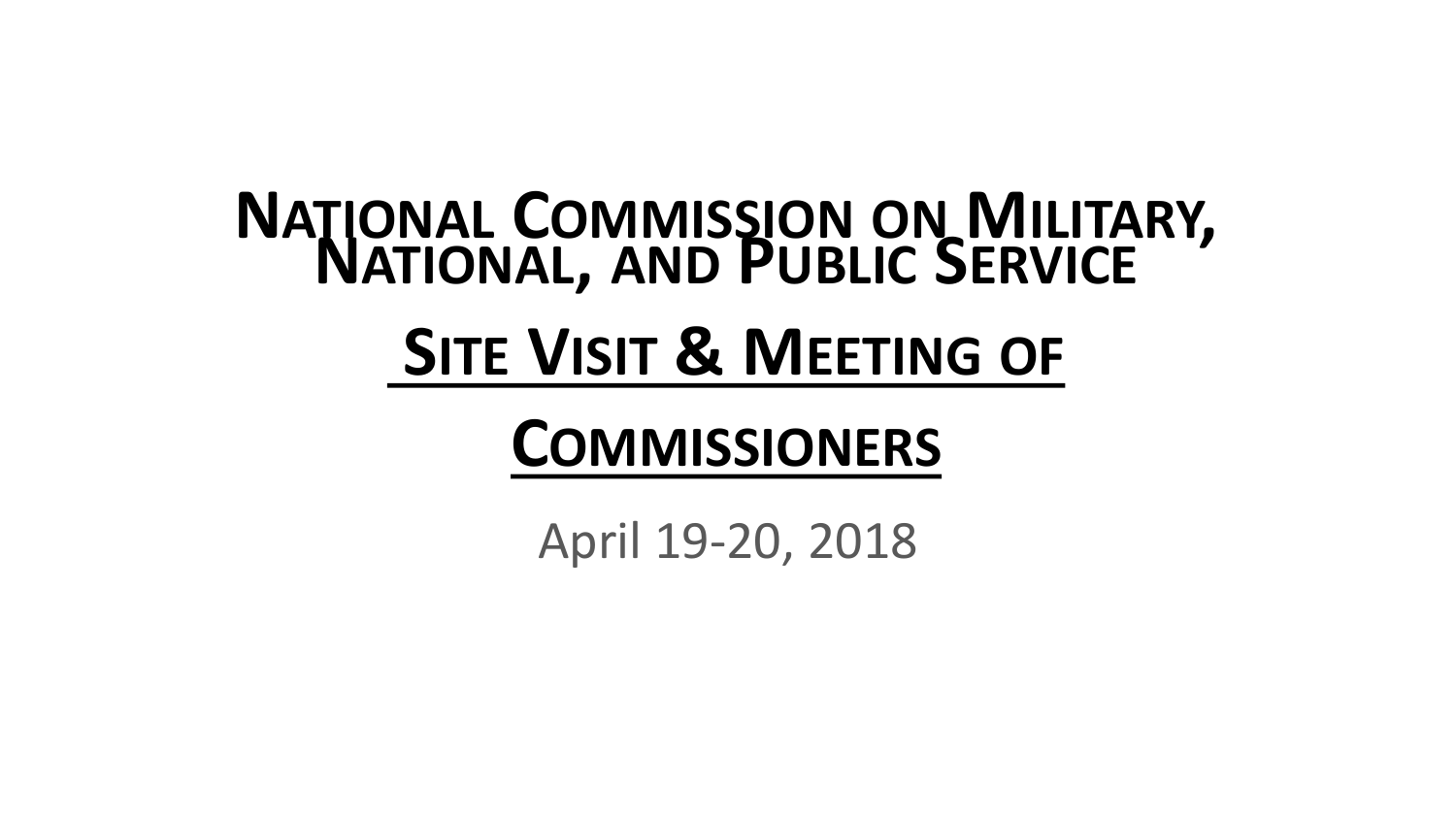### Agenda – Day 1

#### **19 April (Thurs)**

|  | $\cdot$ 0715-0800 | <b>Travel to Gov Mansion Carriage House</b> |
|--|-------------------|---------------------------------------------|
|--|-------------------|---------------------------------------------|

- **0800-0900 Discussion with CO Service Leaders (coffee served)**
- **0900-0945 Admin meeting/Review Run-of-Trip (Abernathy et al) @ Gov Mansion**
- **0945-1000 Personal Time & Load vehicles**
- **1000-1030 Travel to North High School**
- **1030-1230 North High School visit with students/staff**
- **1230-1315 Travel to Denver Museum of Nature and Science**
- **1315-1345 Lunch at Public Café @ Musuem**
- **1345-1445 Work Group session @ museum executive conference room**
- **1445-1500 Personal time**
- **1500-1730\* Public Meeting @ Museum (2 hrs meeting, followed by 30 min mingle time)**